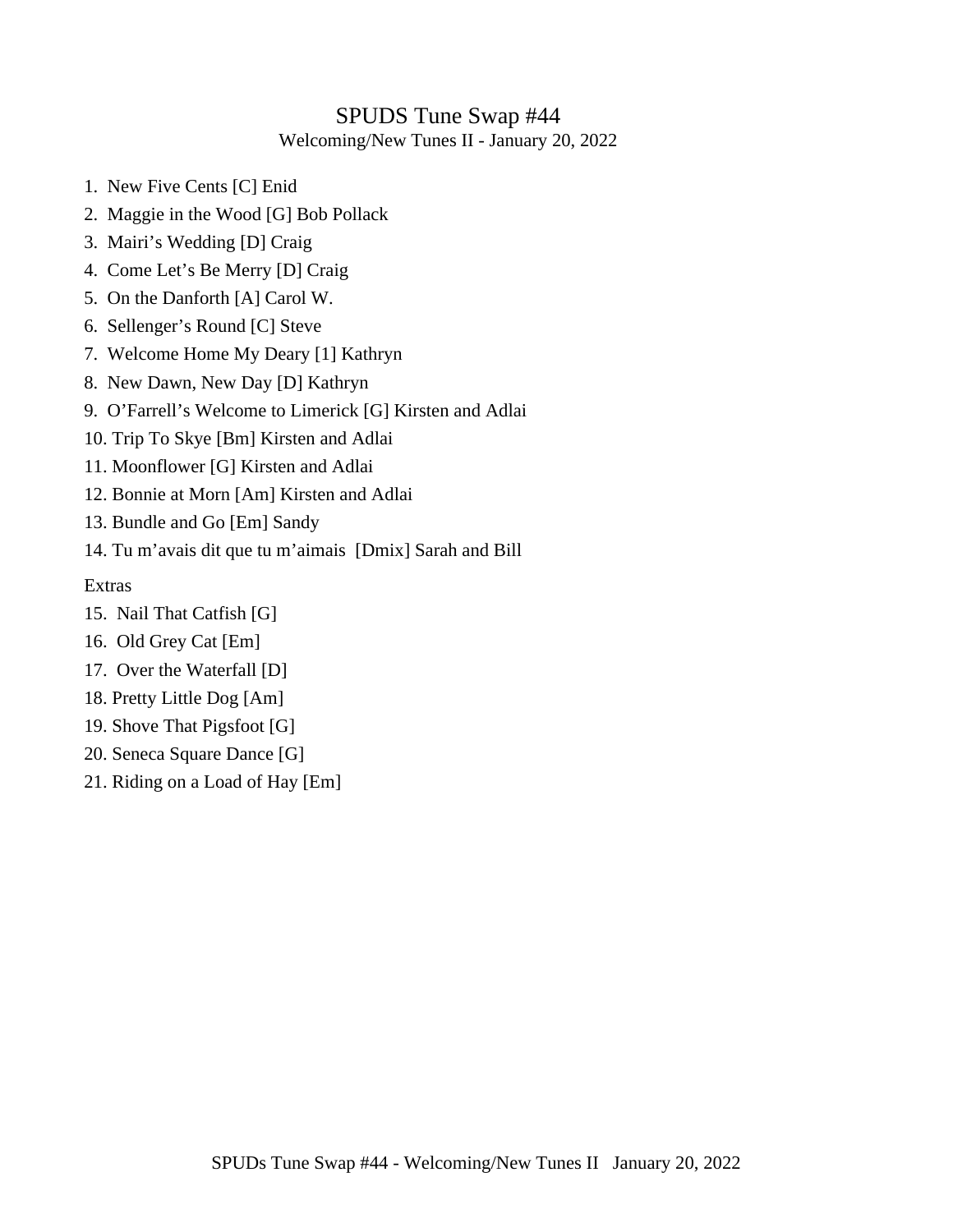New Five Cents

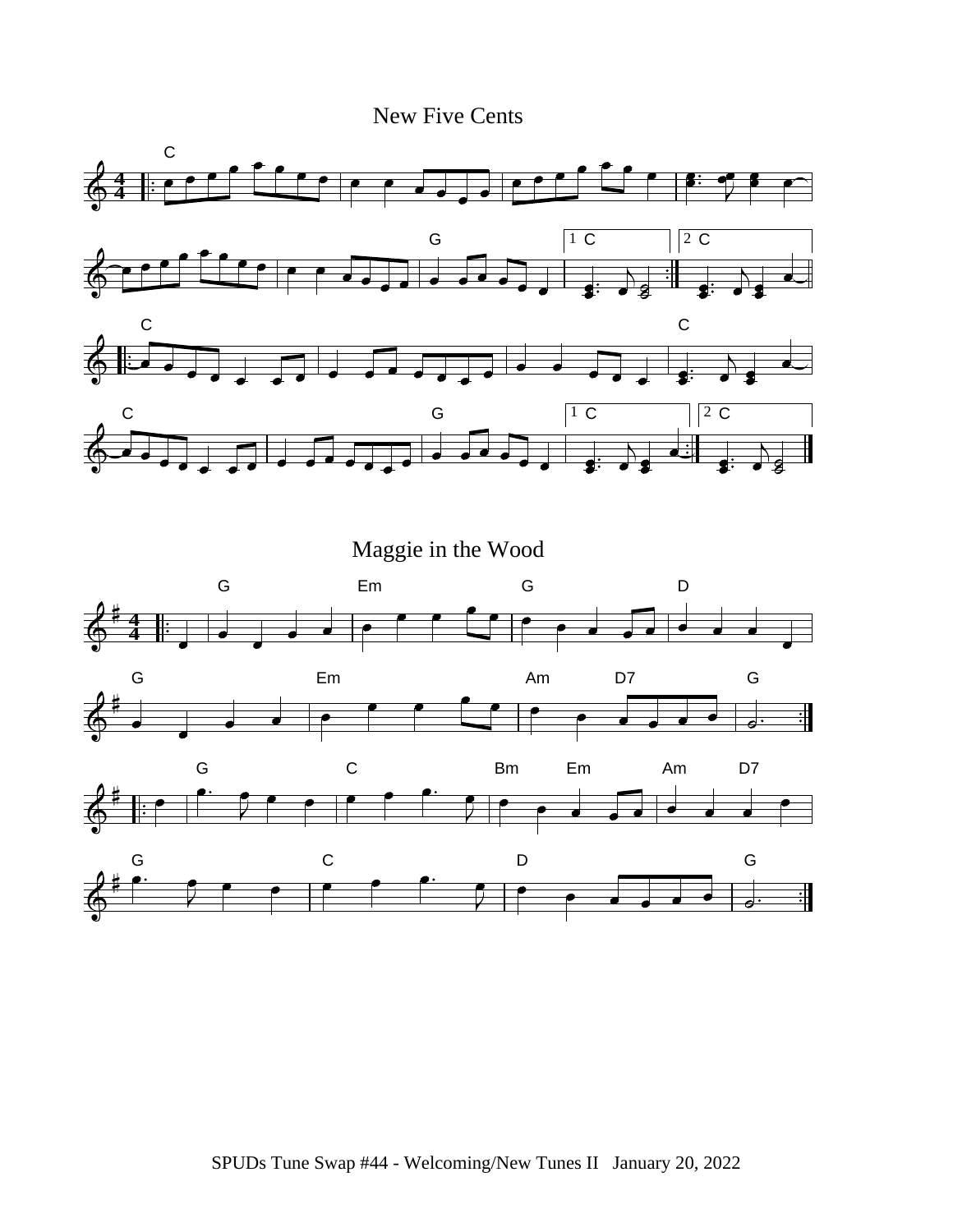



On the Danforth

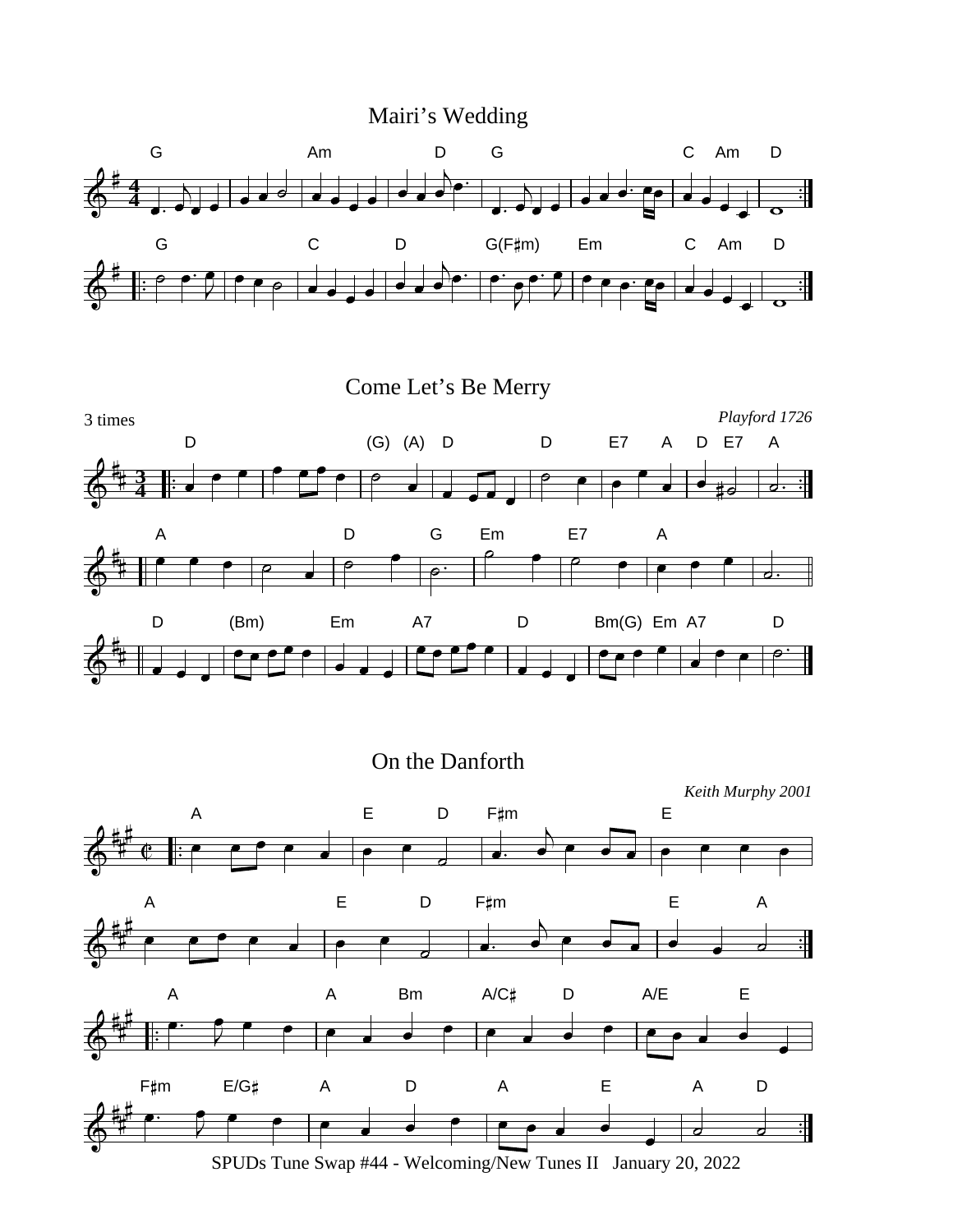

Welcome Home My Deary [1] You've been long away, welcome home my dearie D C D DA D **3**  $\overline{\mathbf{H}}$ **2** D G D C D C Am D A D Ħ

New Dawn, New Day

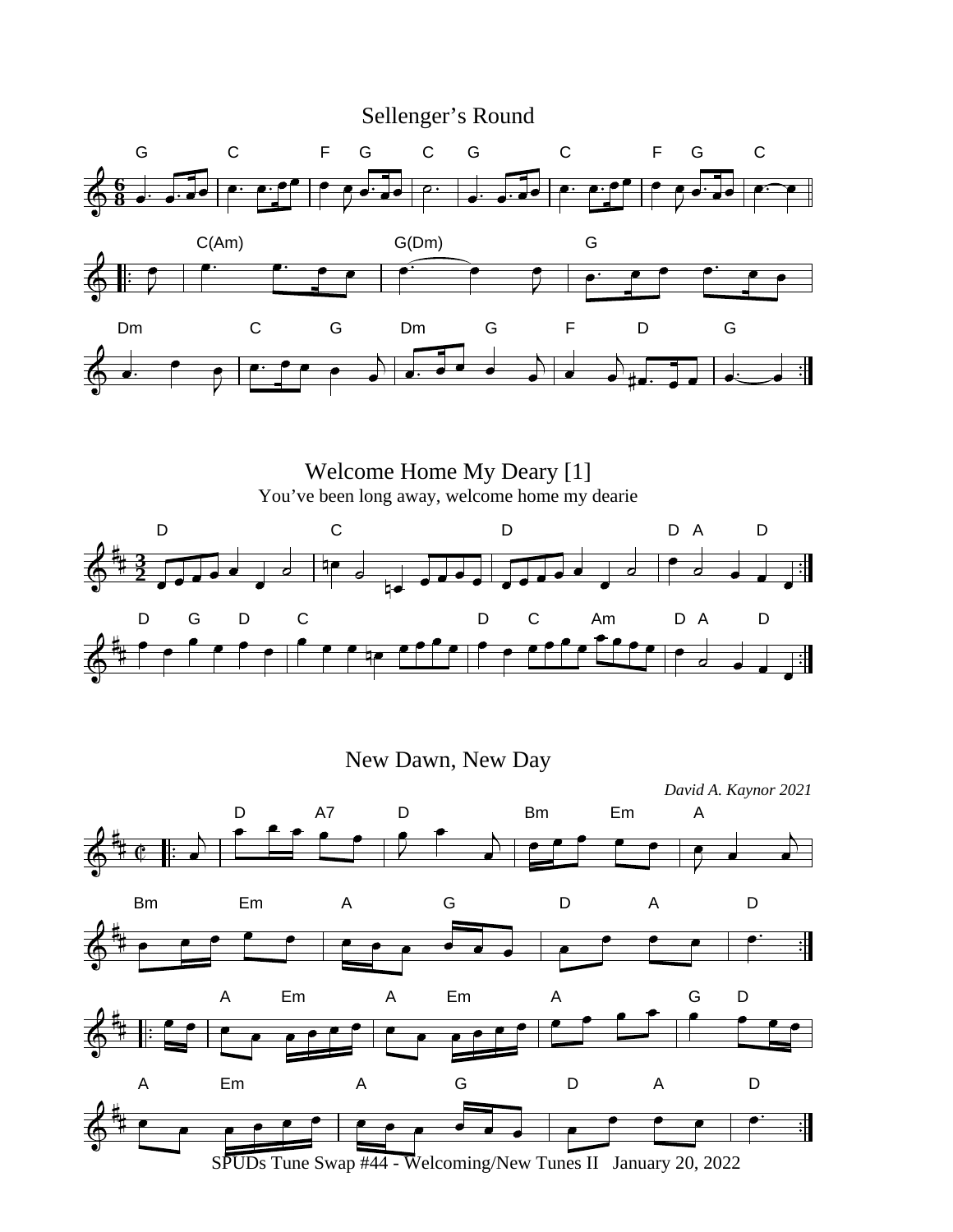## An Phis Fhliuch / O'Farrell's Welcome to Limerick / The Choice Wife "The Wet Pea" / The Boy in the Bush

*traditional (as played by Kirsten Erwin) (Ireland)*

A five-part slip jig in D mixolydian; the fifth part is the same as the second part. Treat these chords with healthy disrespect. We will!



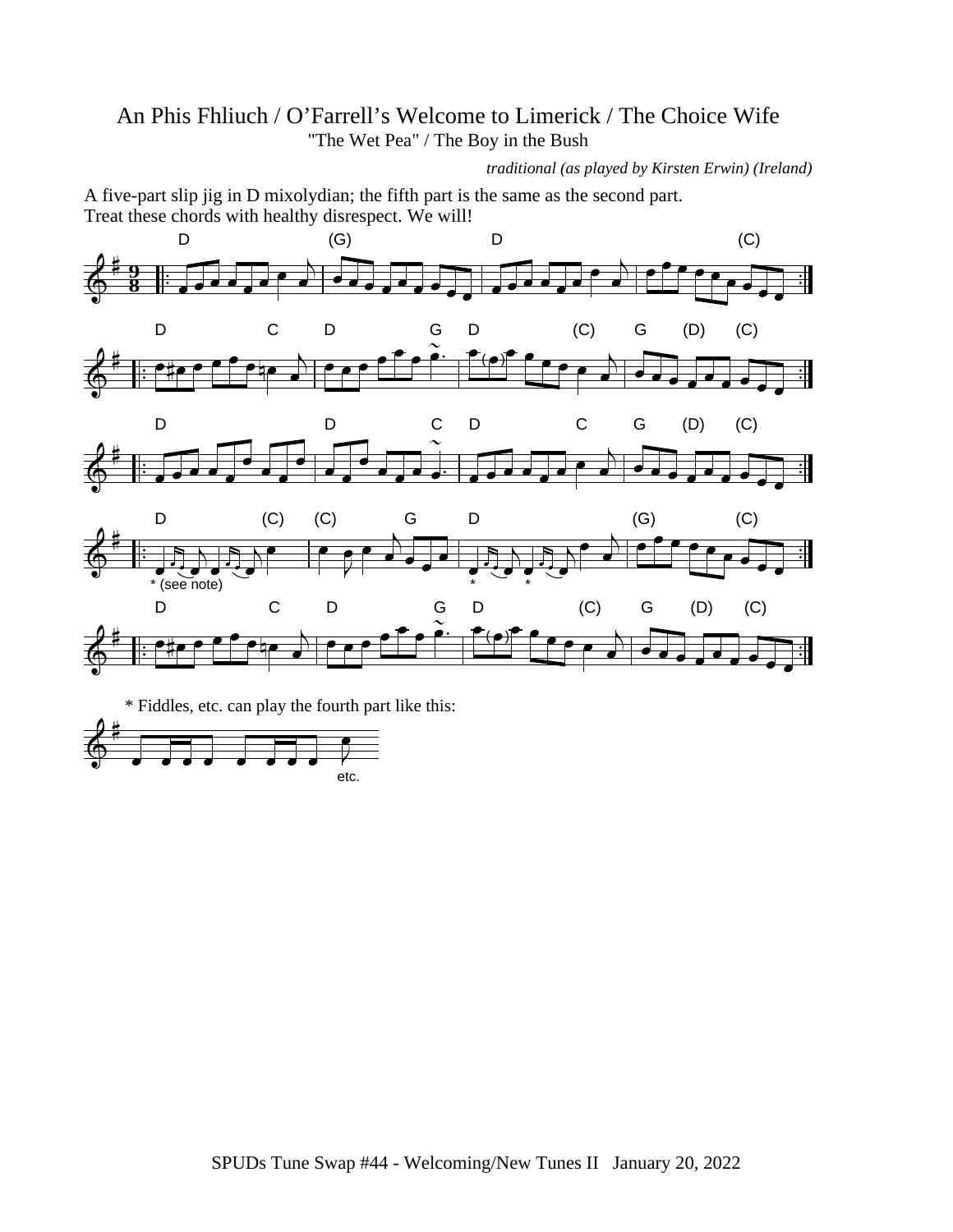Trip To Skye









Moonflower *Rachel Bell, 2016* G CG C G G CG CG **3 4** D G C D G C D G C G/b C D 궁. D G C D G C D G C G/b C D孟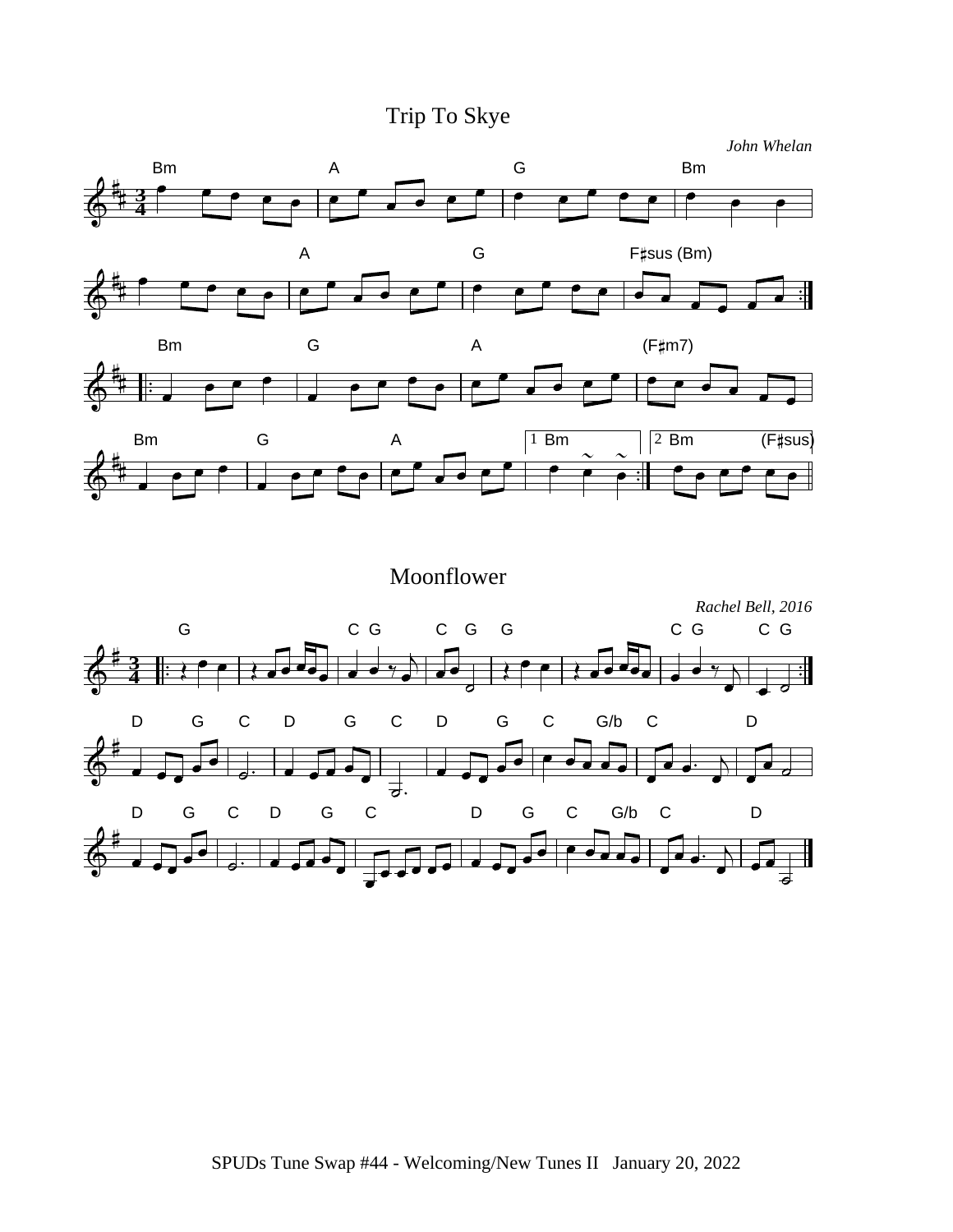## Bonnie at Morn

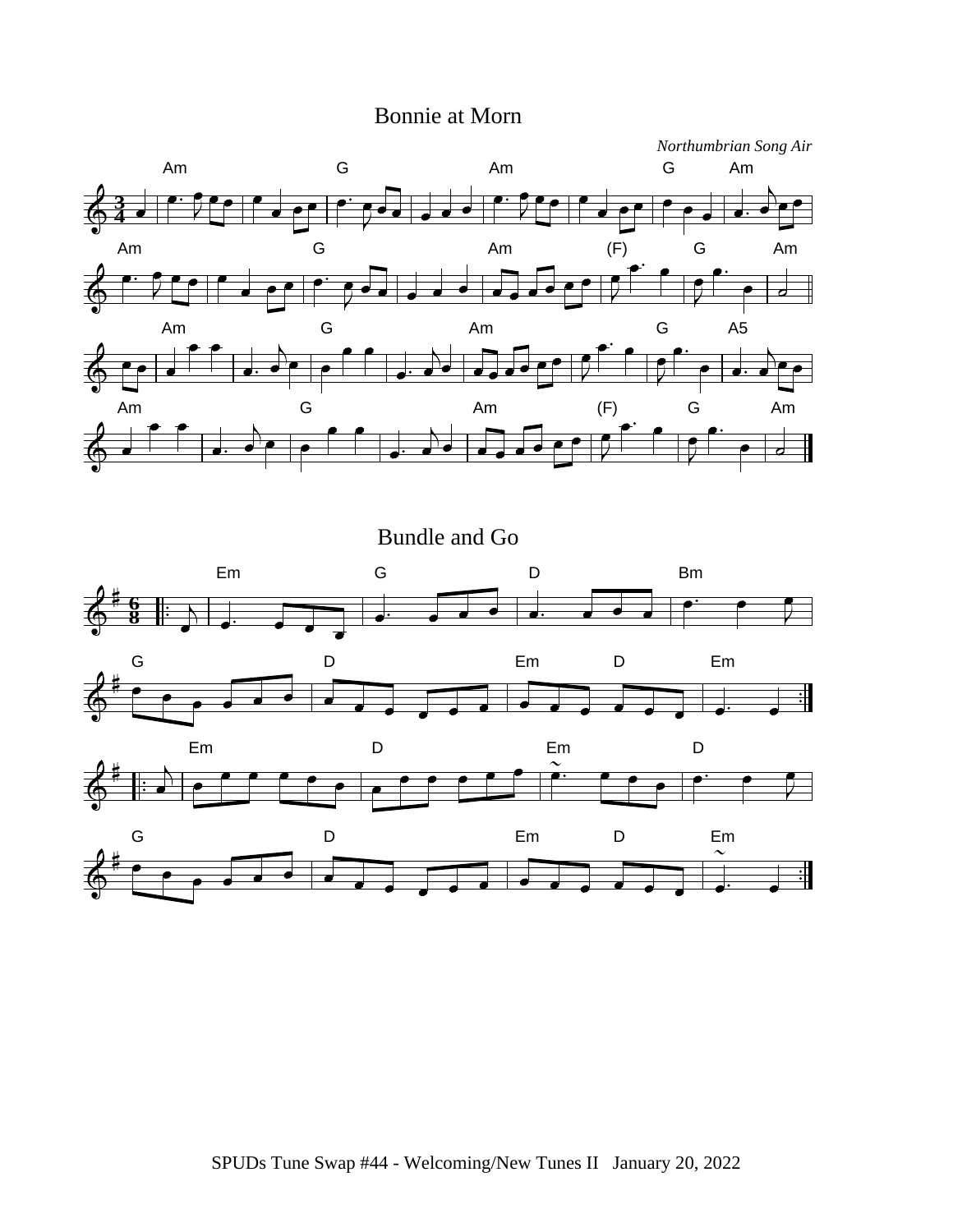

Nail That Catfish to a Tree

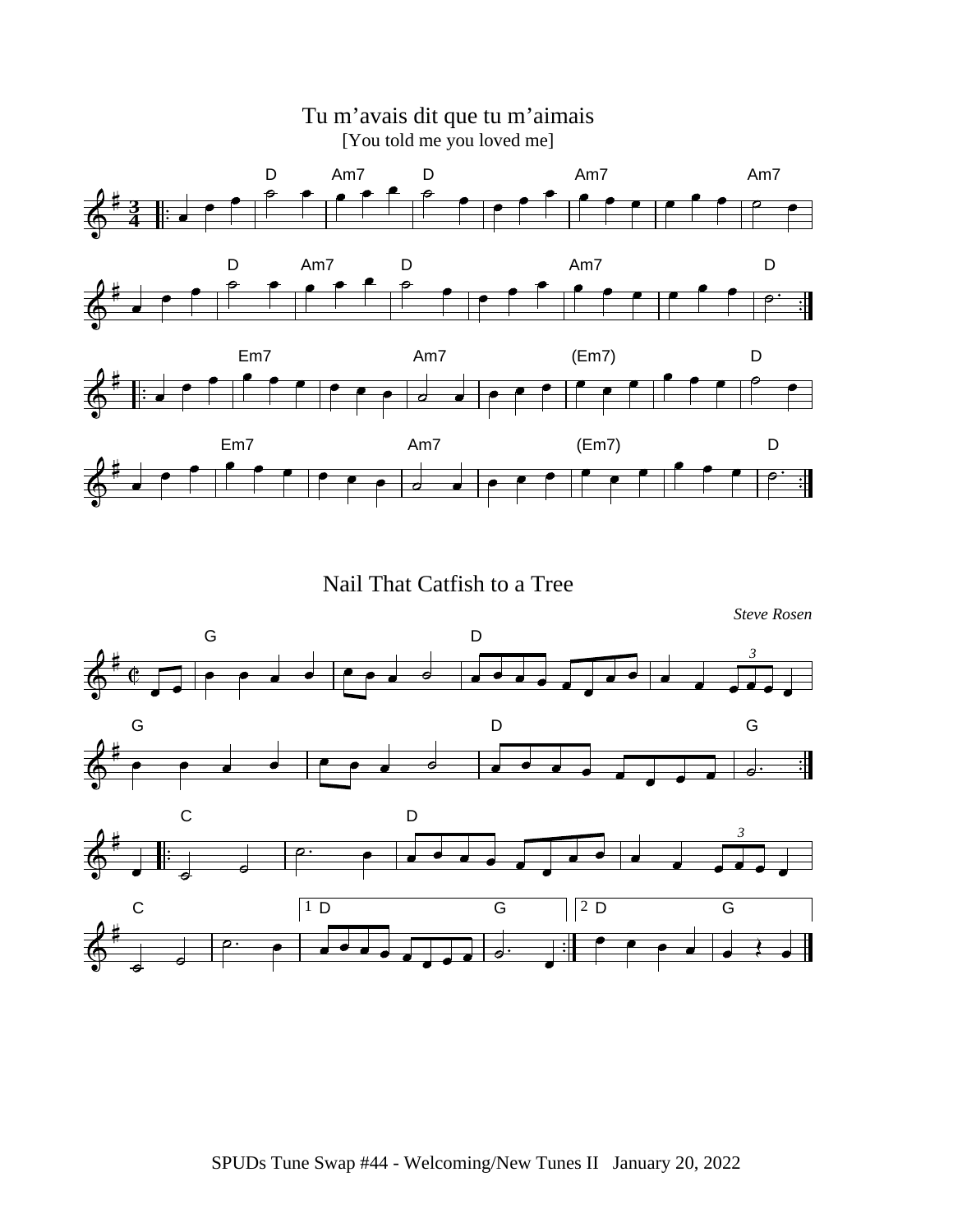Old Grey Cat



Pretty Little Dog



SPUDs Tune Swap #44 - Welcoming/New Tunes II January 20, 2022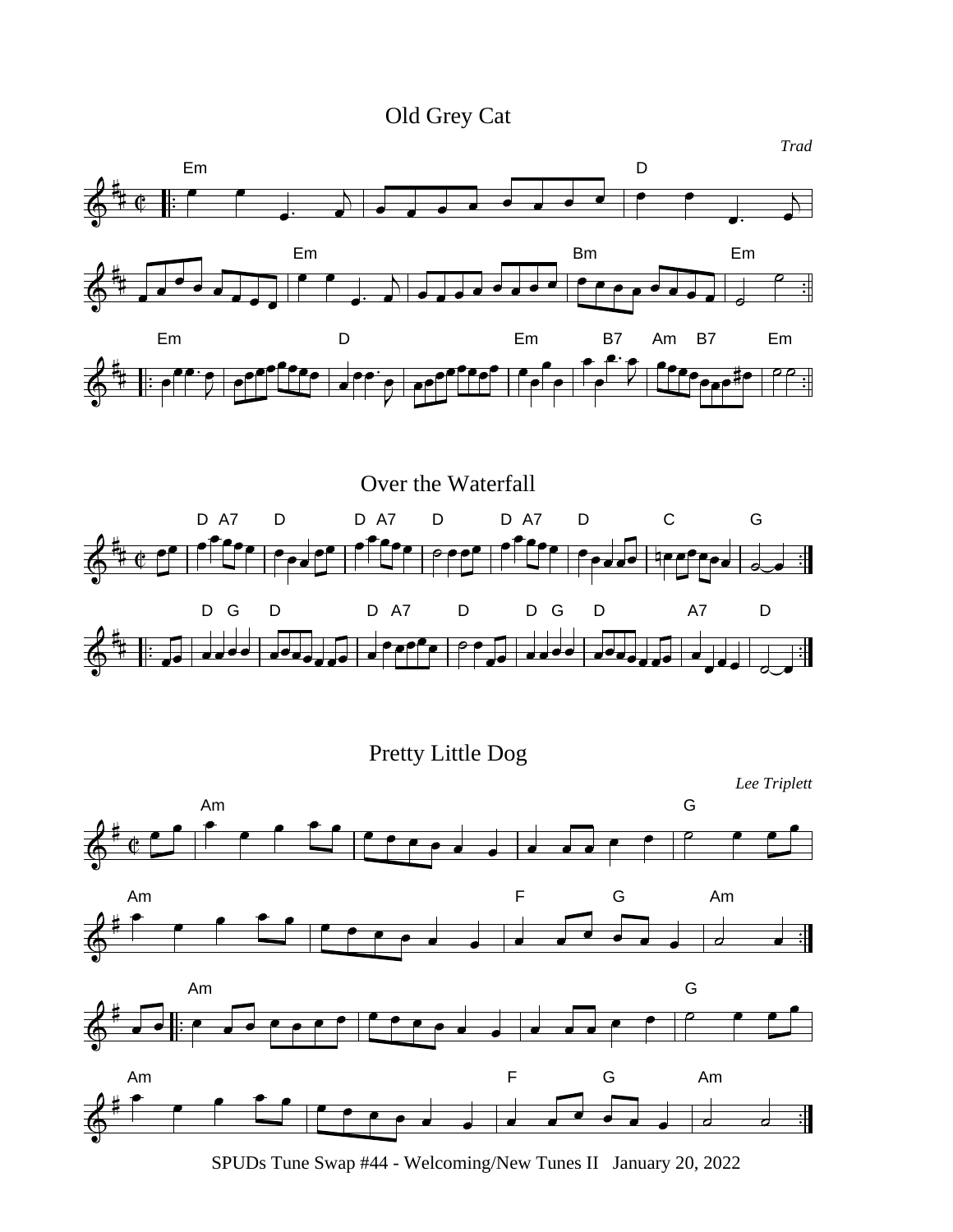Shove that Pig's Foot a Little Farther in the Fire



Seneca Square Dance